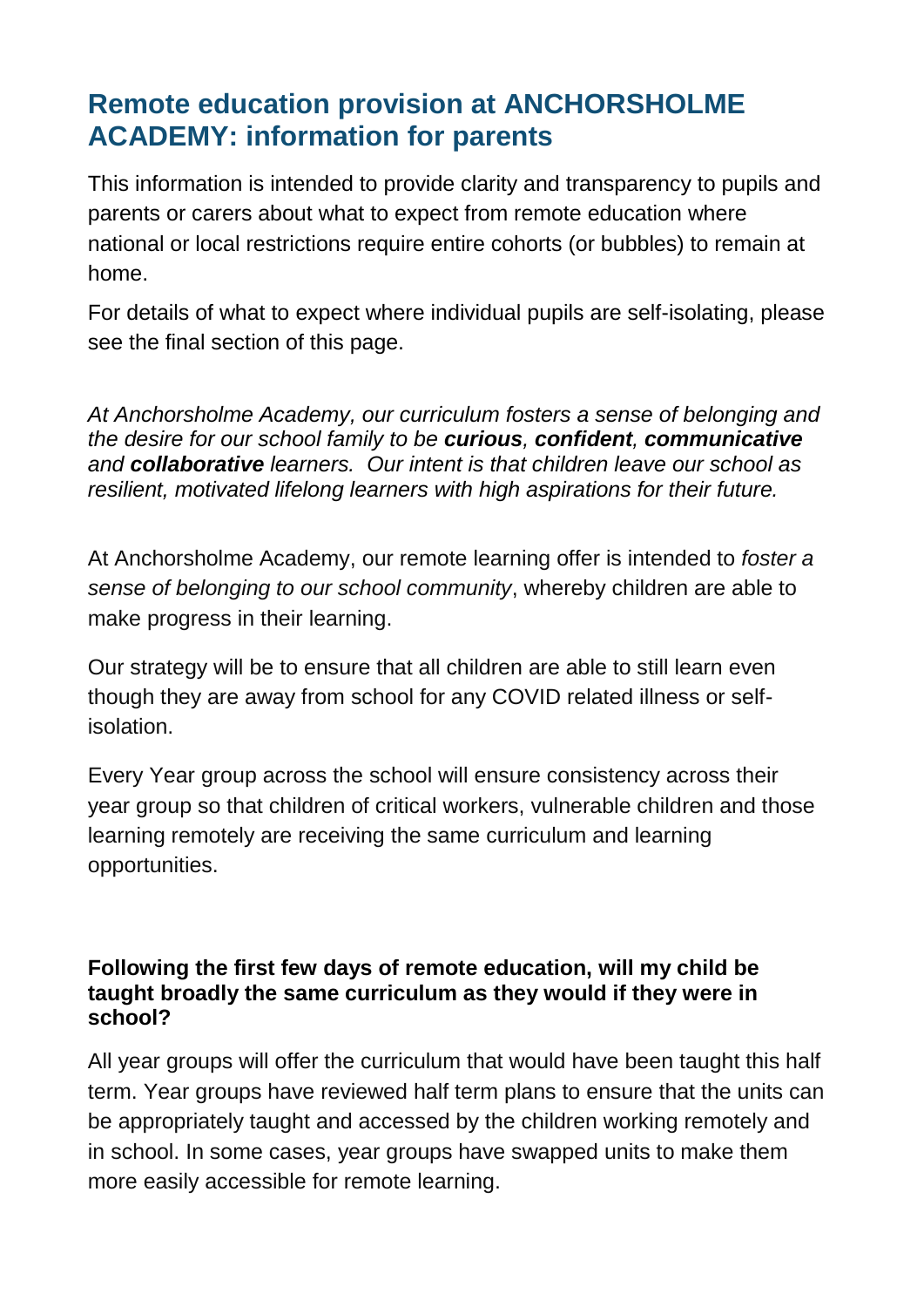The children, both critical workers and vulnerable children and those learning remotely will follow their usual year group timetable to ensure curriculum coverage is maintained.

Children will have a daily maths (including morning maths), English (incorporating some GPS teaching) and foundation subject teaching which will cover the minimum DfE quidance.

Each year group has a timetable, which has been shared with children and parents on the digital platforms and can be referred to when needed.

# **Remote teaching and study time each day**

#### **How long can I expect work set by the school to take my child each day?**

Work will be set to the timetables that have been published on our remote learning platforms. Individual lesson time will vary but will be a minimum of the required amount for each Key Stage; 3 hours KS1 & 4 hours for KS2.

Timetables below set out the learning for each day that will be offered.

#### **FOUNDATION**

| Foundation Stage Home Learning Timetable                                                                |
|---------------------------------------------------------------------------------------------------------|
| 9-9.15- wake and shake (morning exercise)<br>9.15-9.30-Zoom Registration<br>9.30-10.30-Literacy session |
| $10.30 - 11.30 -$ Numeracy session                                                                      |
| $1-1.30$ - Phonics<br>1.30-2.30- Creative session                                                       |
| 2.30-3- Guided Reading/Storytime/Art and craft activity                                                 |
| For Literacy/ Numeracy and Creative sessions, we suggest 30 minutes focus task and 30 minutes<br>play.  |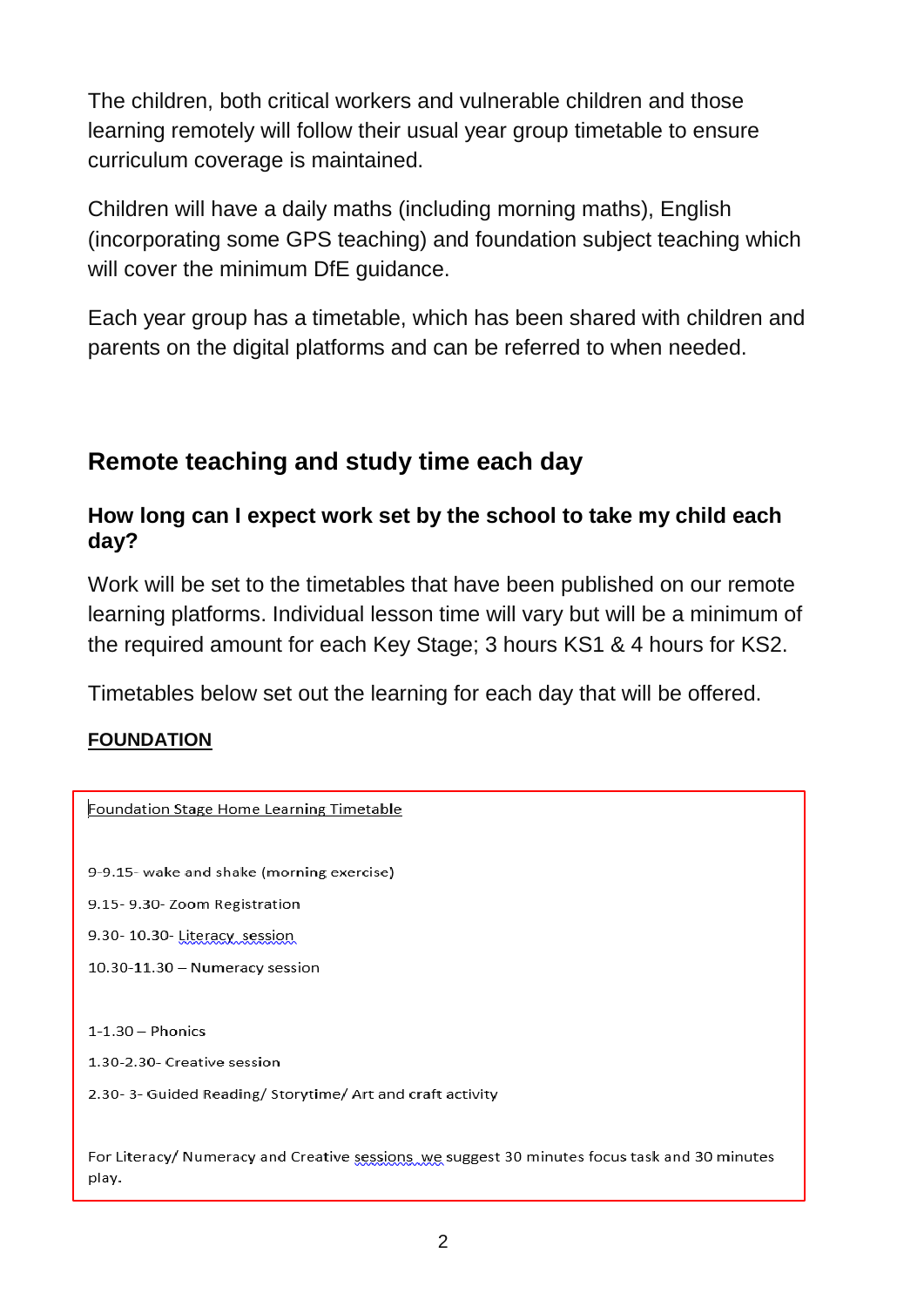# **KEY STAGE 1**

|           |                  |               |                |                                        | Year 1      |              |                                              |                                                   |               |
|-----------|------------------|---------------|----------------|----------------------------------------|-------------|--------------|----------------------------------------------|---------------------------------------------------|---------------|
|           | $9.00 -$<br>9.15 | $9.15 - 9.45$ | $9.45 - 10.45$ | Brain<br>breaks/<br>Snack/play<br>time | 11.00-12.00 |              | $1.00 - 2.00$                                | Brain breaks/<br><b>Enhancement</b><br>activities | $2.40 - 3.15$ |
| Monday    | Register<br>Zoom | Phonics       | English        |                                        | Maths       |              | Topic-<br>Science/history/<br>geog           |                                                   | Shared story  |
| Tuesday   | Register<br>Zoom | Phonics       | English        |                                        | Maths       |              | Topic-<br>P.E                                |                                                   | Shared story  |
| Wednesday | Register<br>Zoom | Phonics       | English        |                                        | Maths       | <b>LONCH</b> | Topic-<br>Art                                |                                                   | Shared story  |
| Thursday  | Register<br>Zoom | Phonics       | English        |                                        | Maths       |              | Topic-<br>Outside learning                   |                                                   | Shared story  |
| Friday    | Register<br>Zoom | Phonics       | English        |                                        | Maths       |              | Topic-<br>1.00-1.30-Chinese<br>(zoom)<br>R.E |                                                   | Shared story  |

|                | Year 2 Weekly Timetable                                         |                            |
|----------------|-----------------------------------------------------------------|----------------------------|
| $\overline{+}$ | Morning                                                         | Afternoon                  |
| Monday         | Phonics<br>Reading<br>Writing<br>Maths<br>Spellings             | Science<br>Story           |
| Tuesday        | Phonics<br>Reading<br>Writing<br>Maths<br>Spellings             | Art<br>Story               |
| Wednesday      | Phonics<br>Reading<br>Writing<br>Maths<br>Spellings             | PE<br>Story                |
| Thursday       | Reading<br>Writing<br>Maths<br>Spellings<br><b>Times Tables</b> | <b>RE or PSHE</b><br>Story |
| Friday         | Reading<br>Writing<br>Maths<br>Spellings<br><b>Times Tables</b> | Music<br>Mandarin          |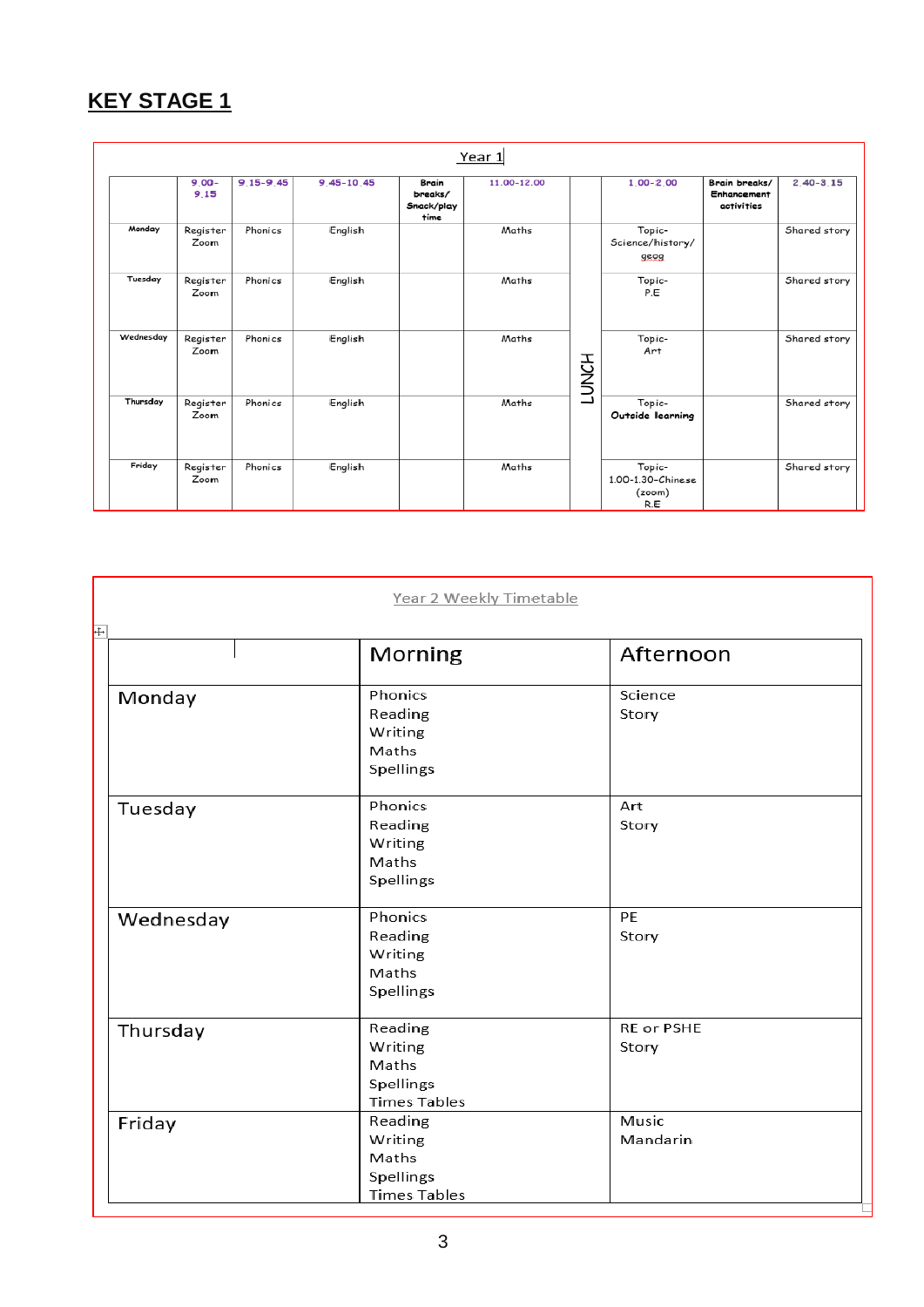# **LOWER KEY STAGE 2**

|           | YEAR 3 Lockdown 2021 Timetable                                          |                                        |                    |                                                                                      |                              |                   |                                                                                               |                  |                                            |  |  |
|-----------|-------------------------------------------------------------------------|----------------------------------------|--------------------|--------------------------------------------------------------------------------------|------------------------------|-------------------|-----------------------------------------------------------------------------------------------|------------------|--------------------------------------------|--|--|
| F         |                                                                         |                                        |                    |                                                                                      |                              |                   |                                                                                               |                  |                                            |  |  |
|           | $9:00 - 9:30$                                                           | $9:30 - 10:30$                         | $10:30 -$<br>10:45 | $10:45 -$<br>11:00                                                                   | $11:00 - 12:00$              | $12:00 -$<br>1:00 | $1:15 - 2:15$                                                                                 | $2:15 -$<br>2:30 | $2:30 - 3:15$                              |  |  |
| Monday    | RegisterM<br><b>MM</b><br>Short P.E<br>Zoom Reg<br>9:45am               | Maths<br>Arithmetic/ TT                | <b>Break</b>       | Reading<br>&<br>Snack<br><b>Phonics</b><br>interventi<br>on on<br>Zoom.              | English<br>CI8 & 9<br>$CI7-$ | Lunch             | 1:00pm - Handwriting and<br><b>TTRS</b><br>Outdoor Learning 1:30pm-<br>2:00pm<br>Cl8&9<br>CI7 | <b>Break</b>     | <b>PSHE</b><br><b>CI8 &amp;9</b><br>$Cl7-$ |  |  |
| Tuesday   | RegisterM<br><b>MM</b><br>Short P.E<br>Zoom Reg<br>9:45am               | Maths<br>GPS/Writing                   | <b>Break</b>       | Reading<br>$\mathbf{g}_i$<br>Snack<br><b>Phonics</b><br>interventi<br>on on<br>Zoom. | English<br>CI8&9-<br>$Cl7-$  | Lunch             | 1:00pm - TTRS<br>History<br>(Beth Home Learning)                                              | <b>Break</b>     | Music-TAs                                  |  |  |
| Wednesday | RegisterM<br><b>MM</b><br>Short P.E<br><b>Zoom Reg</b><br>9:45am        | Maths                                  | <b>Break</b>       | Reading<br>&<br>Snack<br><b>Phonics</b><br>interventi<br>on on<br>Zoom.              | English                      | Lunch             | 1:00pm - TTRS<br>Mandarin<br>Cl8&9<br>CI7                                                     | <b>Break</b>     | <b>RE</b><br><b>CI8&amp;9-BC</b><br>CI7-AH |  |  |
| Thursday  | RegisterM<br><b>MM</b><br>Short P.E<br>Zoom Reg<br>9:45am               | Maths<br><b>CI8&amp;9-BC</b><br>CI7-LH | <b>Break</b>       | Reading<br>8<br>Snack                                                                | English                      | Lunch             | 1:00pm - TTRS<br>Science<br>Cl8&9-Linda<br>CI7-ICT (CR)<br>(Lauren & Beth Home<br>Learning)   | <b>Break</b>     | Science Cl<br>$ICT - CI 8 & 9 (CR)$        |  |  |
| Friday    | RegisterM<br><b>MM</b><br>Short P.E<br>Zoom Reg<br>$9:45am -$<br>Awards | Maths                                  | <b>Break</b>       | Reading<br>&<br>Snack                                                                | English/ Art/ PE             | Lunch             | 1:00pm - TTRS<br>English/ Art/ PE                                                             | <b>Break</b>     | English/ Art/ PE                           |  |  |

| $\overline{+}$ |           |          |                                 | <b>Year 4 Home Learning Time Table</b> |                   |              |                               |            |                                                              |                               |
|----------------|-----------|----------|---------------------------------|----------------------------------------|-------------------|--------------|-------------------------------|------------|--------------------------------------------------------------|-------------------------------|
|                |           | Lesson 1 | Zoom                            | Quick<br>Task 1                        | <b>Break</b>      | Lesson 2     | Lunch                         | Lesson 3   | Lesson 4                                                     | Quick task<br>2               |
|                | Monday    | English  | Zoom<br>Registration<br>10:00am | <b>GPS</b>                             | $11:00-$<br>11:15 | <b>Maths</b> | 12:00<br>Play<br>12:30<br>Eat | Art        | PE                                                           | <b>Times</b><br><b>Tables</b> |
|                | Tuesday   | English  | Zoom<br>Registration<br>10:00am | Free<br>Reading                        | 11:00-<br>11:15   | Maths        | 12:00<br>Play<br>12:30<br>Eat | Science    | Music/<br>Outdoor<br>Learning                                | Reasoning                     |
|                | Wednesday | English  | Zoom<br>Registration<br>10:00am | <b>GPS</b>                             | 11:00-<br>11:15   | <b>Maths</b> | 12:00<br>Play<br>12:30<br>Eat | DT         | PE / PHSE                                                    | <b>Times</b><br><b>Tables</b> |
|                | Thursday  | English  | Zoom<br>Registration<br>10:00am | Free<br>Reading                        | $11:00-$<br>11:15 | Maths        | 12:00<br>Play<br>12:30<br>Eat | <b>ICT</b> | Mandarin<br>$-$ Live<br>Lesson<br>Zoom<br>2:15 <sub>pm</sub> | Reasoning                     |
|                | Friday    | English  | Zoom<br>Registration<br>10:00am | $GPS -$<br><b>Spelling</b><br>test     | $11:00-$<br>11:15 | Maths        | 12:00<br>Play<br>12:30<br>Eat | <b>RE</b>  | <b>PE</b>                                                    | <b>Times</b><br><b>Tables</b> |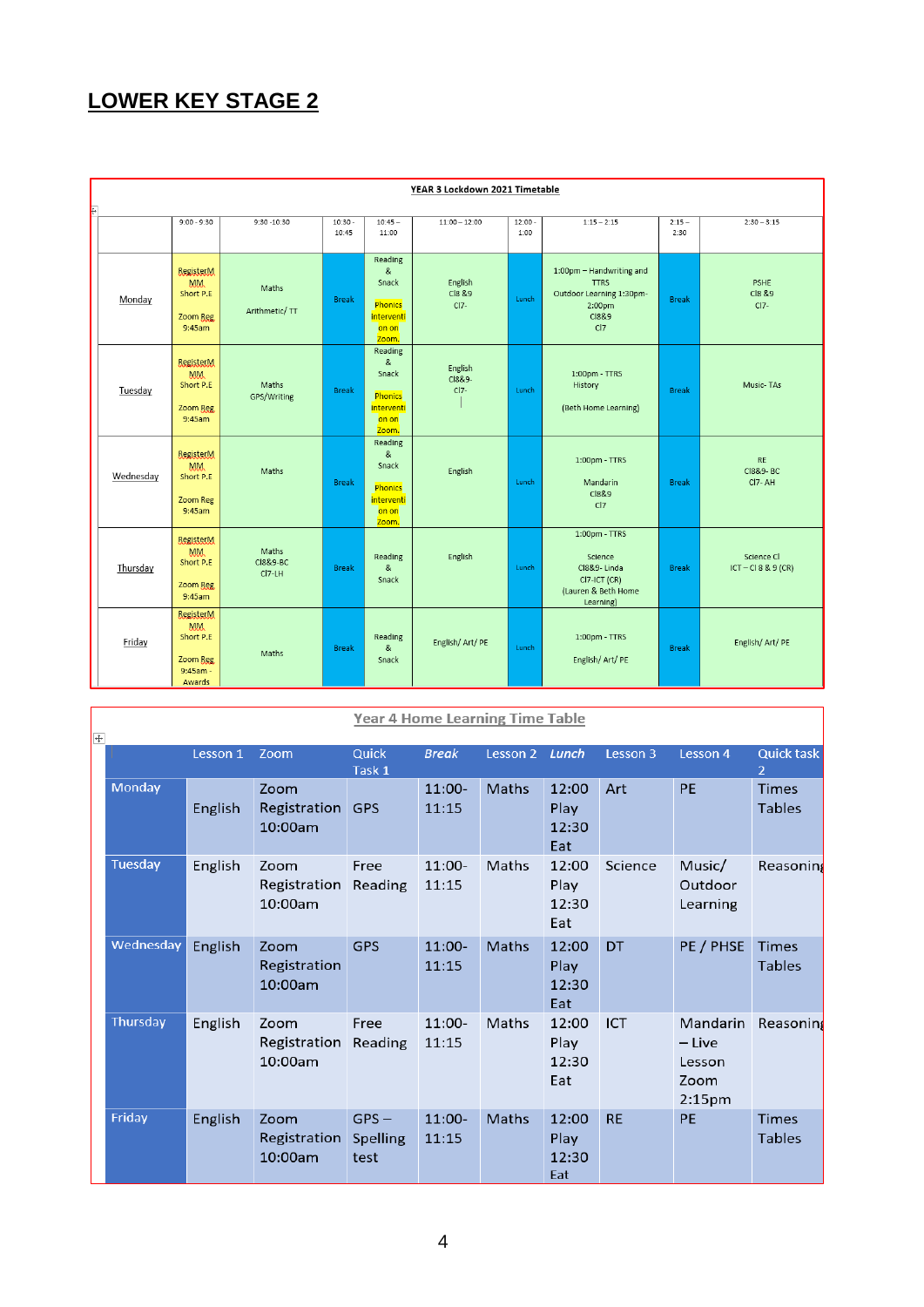# **UPPER KEY STAGE 2**

|           |                                                    | Year 5 Home Learning General Timetable |                 |                        |                 |                        |
|-----------|----------------------------------------------------|----------------------------------------|-----------------|------------------------|-----------------|------------------------|
|           | AM<br>Session 1                                    | AM<br>Session 2                        | AМ<br>Session 3 | AM<br><b>Session 4</b> | PM<br>Session 1 | PM<br><b>Session 2</b> |
| Monday    | Zoom:<br>Registration<br>& Daily<br>Updates        | Reading for<br>pleasure                | English         | <b>Maths</b>           | Computing       | R.E                    |
| Tuesday   | Zoom:<br>Registration<br>& Daily<br><b>Updates</b> | Reading for<br>pleasure                | English         | Maths                  | Science         | DT.                    |
| Wednesday | Zoom:<br>Registration<br>& Daily<br><b>Updates</b> | Reading for<br>pleasure                | English         | Maths                  | <b>PSHE</b>     | Mandarin<br>(Live)     |
| Thursday  | Zoom:<br>Registration<br>& Daily<br>Updates        | Reading for<br>pleasure                | English         | <b>Maths</b>           | Art             | <b>Music</b>           |
| Friday    | Zoom:<br>Registration<br>& Daily<br><b>Updates</b> | Reading for<br>pleasure                | <b>English</b>  | Maths<br>(Arthmetic)   | P.E.            | P.E.                   |

#### REMOTE LEARNING OFFER FOR BOTH KEYWORKER & REMOTE LEARNERS

#### **DAILY TIMETABLE**

|                  | <b>AM SESSION 2</b><br>PM - SESSION 4<br><b>AM Session 1</b><br>AM SESSION 3 |                |                 |    |              |   |                |                       |
|------------------|------------------------------------------------------------------------------|----------------|-----------------|----|--------------|---|----------------|-----------------------|
|                  |                                                                              |                |                 |    |              |   |                | <b>PM - SESSION 5</b> |
|                  |                                                                              |                |                 |    |              |   |                |                       |
|                  |                                                                              |                |                 |    |              |   |                |                       |
| <b>MONDAY</b>    | <b>READING</b>                                                               | <b>ENGLISH</b> | ZOOM            | B  |              | L |                |                       |
|                  | <b>FOR</b>                                                                   |                | <b>LIVE</b>     |    |              |   |                |                       |
|                  | <b>PLEASURE</b>                                                              |                | <b>GREETING</b> |    | <b>MATHS</b> |   | <b>SCIENCE</b> | <b>MUSIC</b>          |
|                  |                                                                              |                | @ 10:30         |    |              |   |                |                       |
|                  |                                                                              |                |                 |    |              |   |                |                       |
| <b>TUESDAY</b>   | <b>READING</b>                                                               | <b>ENGLISH</b> | <b>ZOOM</b>     | R  | <b>MATHS</b> | U |                | <b>RE</b>             |
|                  | FOR                                                                          |                | <b>LIVE</b>     |    |              |   | <b>HISTORY</b> |                       |
|                  | <b>PLEASURE</b>                                                              |                | <b>GREETING</b> |    |              |   |                |                       |
|                  |                                                                              |                | @ 10:30         |    |              |   |                |                       |
|                  |                                                                              |                |                 |    |              |   |                |                       |
| <b>WEDNESDAY</b> | <b>READING</b>                                                               | <b>ENGLISH</b> | <b>ZOOM</b>     | E. |              | N |                |                       |
|                  | FOR                                                                          |                | <b>LIVE</b>     |    | <b>MATHS</b> |   |                |                       |
|                  | <b>PLEASURE</b>                                                              |                | <b>GREETING</b> |    |              |   | <b>ART</b>     | <b>COMPUTING</b>      |
|                  |                                                                              |                | @ 10:30         |    |              |   |                |                       |
|                  |                                                                              |                |                 |    |              |   |                |                       |
| <b>THURSDAY</b>  | <b>READING</b>                                                               | <b>ENGLISH</b> | <b>ZOOM</b>     | A  |              | c |                |                       |
|                  | FOR                                                                          |                | <b>LIVE</b>     |    | <b>MATHS</b> |   |                |                       |
|                  | <b>PLEASURE</b>                                                              |                | <b>GREETING</b> |    |              |   | PE.            | <b>PE</b>             |
|                  |                                                                              |                |                 |    |              |   |                |                       |
|                  |                                                                              |                | @ 10:30         |    |              |   |                |                       |
| <b>FRIDAY</b>    | <b>READING</b>                                                               | <b>ENGLISH</b> | <b>ZOOM</b>     | K  |              | н | <b>PSHE</b>    | <b>MANDARIN-</b>      |
|                  | FOR                                                                          |                | <b>LIVE</b>     |    |              |   |                | <b>LIVE ON ZOOM</b>   |
|                  | <b>PLEASURE</b>                                                              |                | <b>GREETING</b> |    | <b>MATHS</b> |   |                |                       |
|                  |                                                                              |                |                 |    |              |   |                | @2:15                 |
|                  |                                                                              |                | @ 10:30         |    |              |   |                |                       |
|                  |                                                                              |                |                 |    |              |   |                |                       |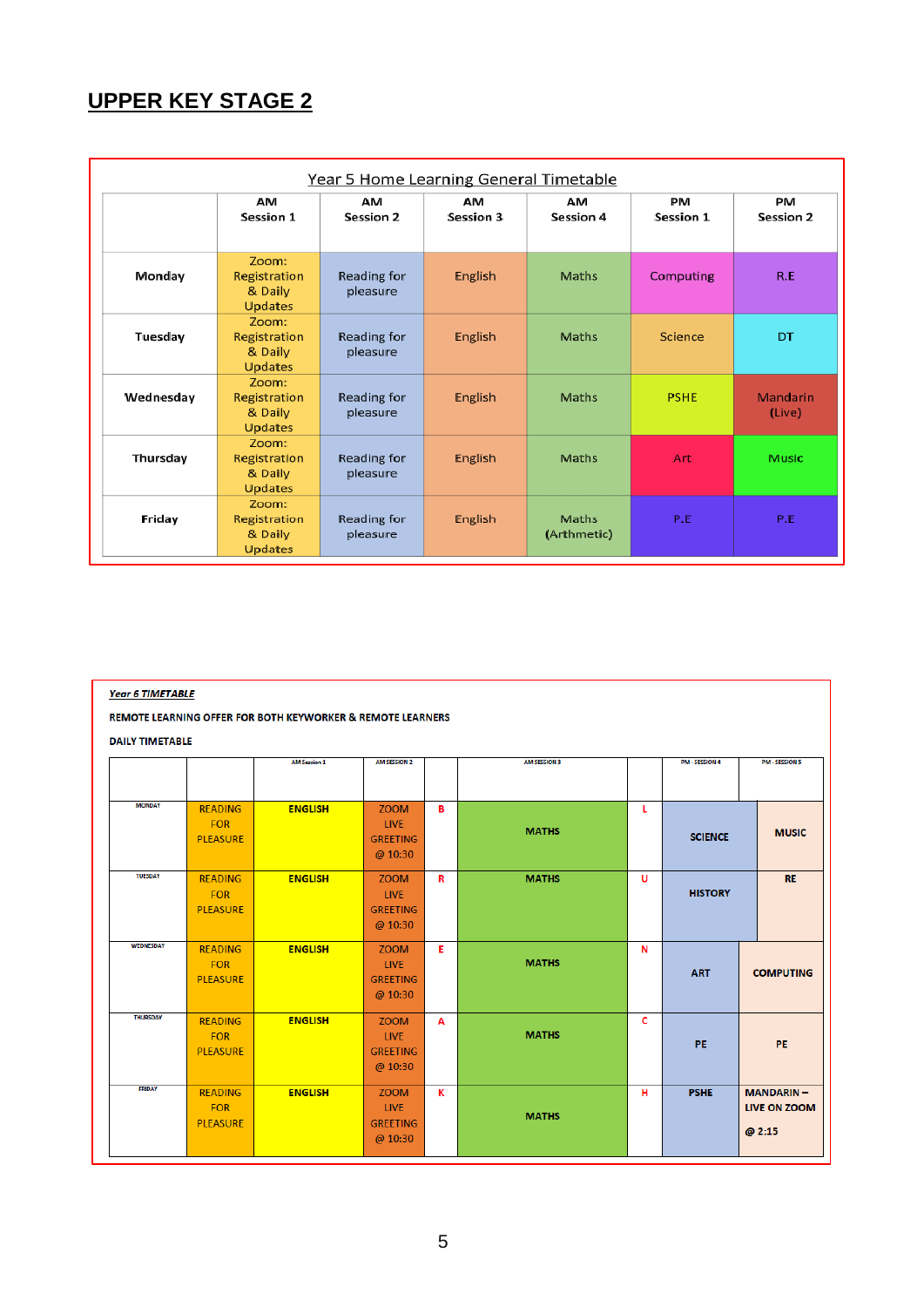# **Accessing remote education**

### **How will my child access any online remote education you are providing?**

## **Digital Platform**

EYFS will continue to use TAPESTRY. Work submitted from home will be uploaded to children's individual portfolios as a record of continued learning that is progressive. In addition, all EYFS children will receive a fortnightly topic pack to complement their online learning.

## **Year 1 – Year 6**

These year groups will use Class Dojo to Teaching and learning activities. Children will complete tasks that will be viewed and approved by staff and then uploaded to their own pupil portfolios that will track learning of the children.

### **If my child does not have digital or online access at home, how will you support them to access remote education?**

We recognise that some pupils may not have suitable online access at home. We take the following approaches to support those pupils to access remote education:

We have identified families that have limited or no access to hardware to complete remote learning and have taken the following steps to support them.

Supply of laptops with dongles with access to internet through government scheme with support available through school for technical difficulties.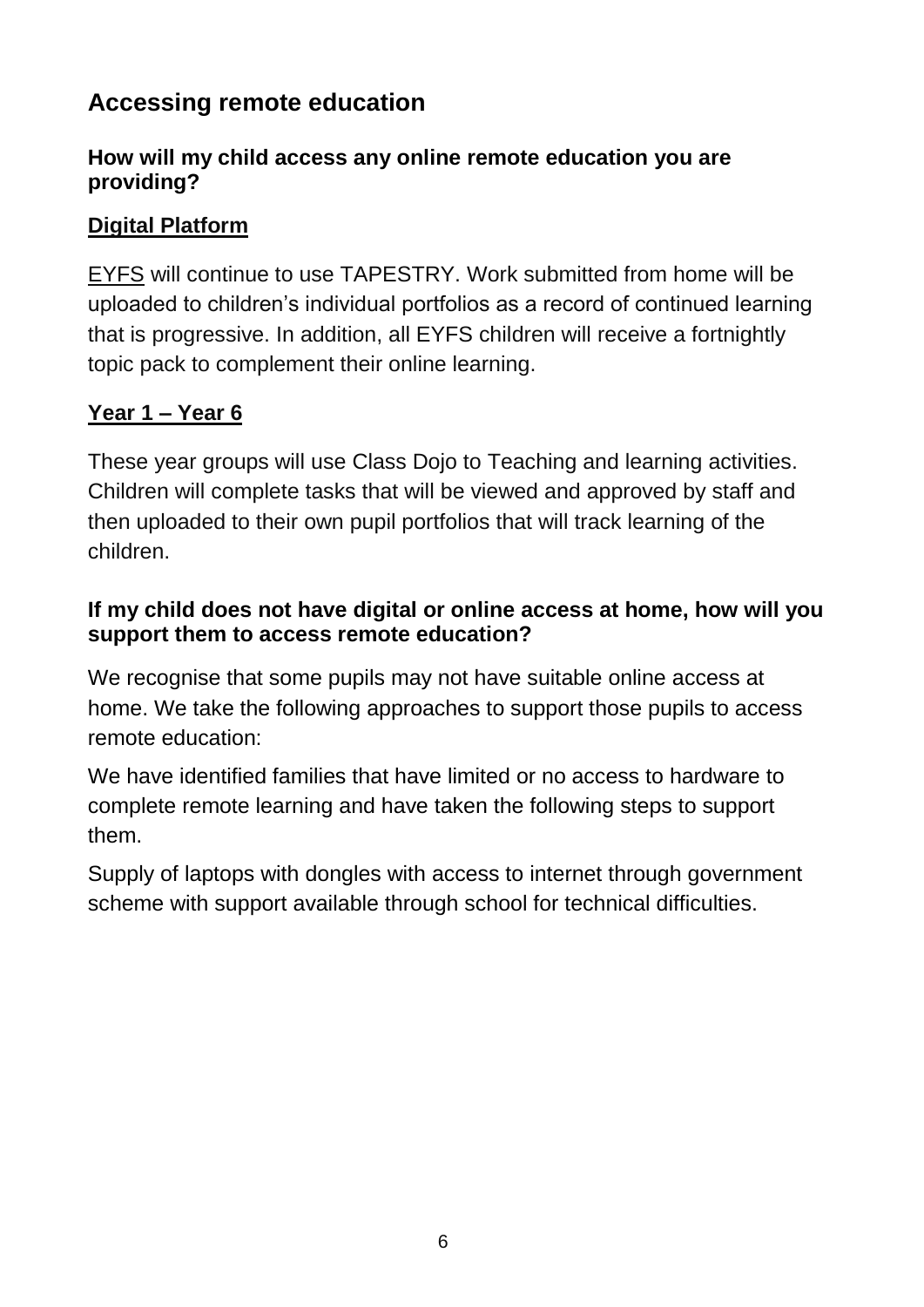## **How will my child be taught remotely?**

We use a combination of the following approaches to teach pupils remotely:

All year groups will offer a mixture of pre-recorded and live lessons & daily register with the children using digital platform Zoom. Lessons will have a teaching input using videos from school staff and also using, where appropriate Oak National Academy videos, as means of delivering the teaching input.

Work will be matched appropriately and differentiated so that all children can achieve during the lesson, regardless of ability.

Children on the SEND register will continue to be offered interventions over Zoom that support their progress towards achieving IEP targets if at home, and in school for critical worker and vulnerable children.

Daily registrations will be held for each year group via Zoom. A member of the SLT will join these sessions. Additional Live Home Learning Support sessions will be available to children to discuss work with their teacher. These will be conducted on a daily basis depending on the teaching commitment of critical worker and vulnerable children amongst the year group staff.

Children in Year 6 will hold a second zoom session with their class teacher due to them having access to their own device to access the sessions.

In school, critical worker and vulnerable children will have an outdoor learning session, with an appropriate outdoor learning task offered for those learning remotely.

The school has subscriptions to a number of on-line websites that track and contain a vast amount of assessment information. These will be used as well as 'teaching videos' but not instead of, when teachers feel it is appropriate. The data held on these sites will be used by staff to assess children's learning and provide support when needed.

Phase Leaders will be responsible for the effective deployment of staff within their team bubble, ensuring that critical worker and vulnerable children and those learning remotely have access to teachers and TA's to support their on-going learning.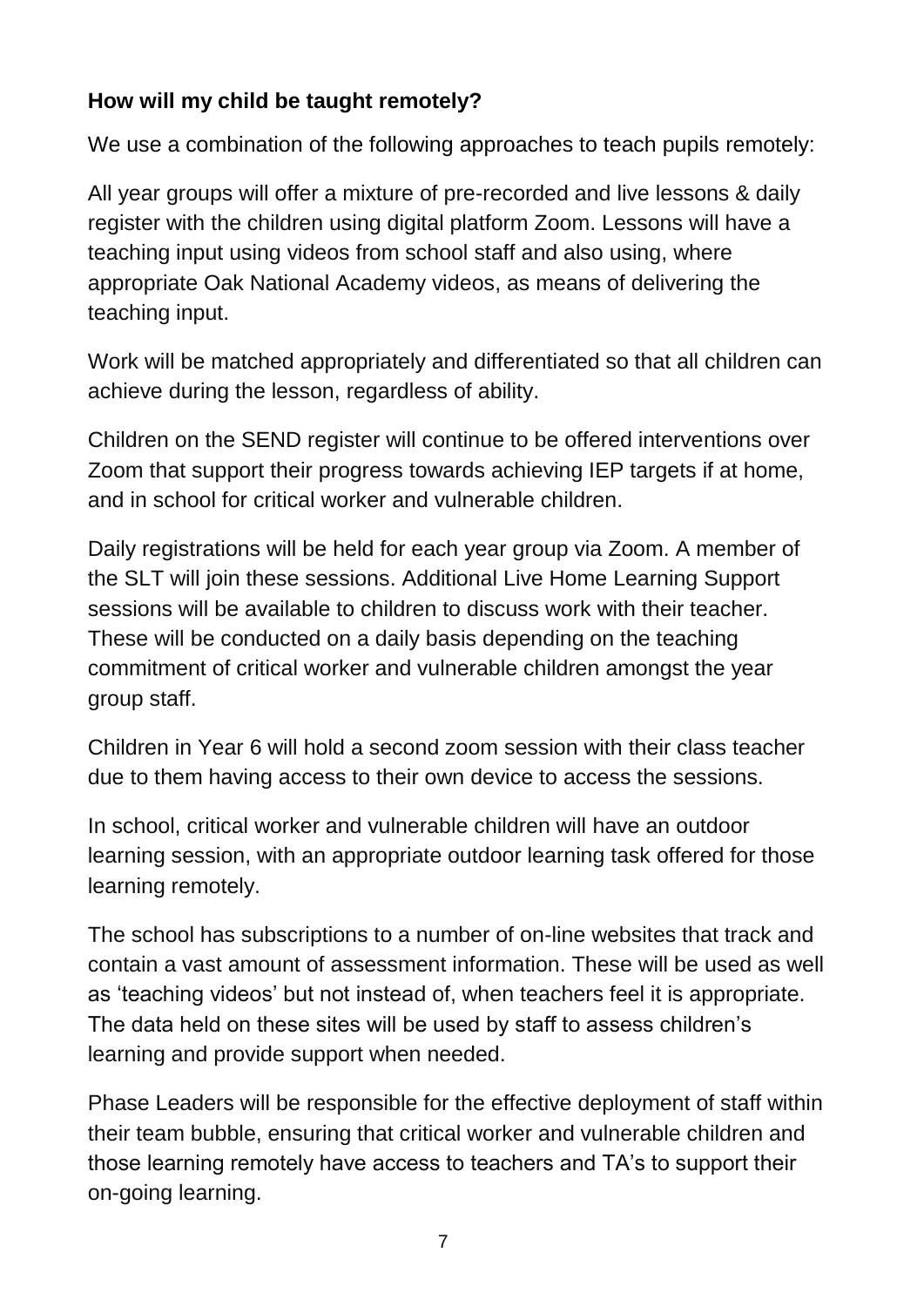Interventions will be held within school, and for those children who are learning remotely at home. These will be conducted by teachers & TAs throughout the school day.

# **Engagement and feedback**

#### **What are your expectations for my child's engagement and the support that we as parents and carers should provide at home?**

#### *We encouage all children to:*

Engage with the curriculum work that is set. We set an expectation that Maths & English sessions will completed the day they are planned so that children can then follow the sequenced learning.

Aim to complete work to the same standard that would be expected in class.

Understand that work may be returned as draft to be improved or completed before being approved by the teacher.

#### *We encourage parents:*

To notify the teacher if the child is unable to complete any of the work for medical/COVID related reasons**.** 

Support their child to complete the work set by the class teacher to a high standard and engage with the school/child's class teacher as appropriate to maintain that sense of belonging for their child.

Ask the class teacher for support/join support sessions if their child is struggling with the learning.

#### **How will you check whether my child is engaging with their work and how will I be informed if there are concerns?**

Engagement at Anchorsholme Academy is monitored daily so that support can be put in place quickly so that the child's learning is not unduly affected.

Contact with parents will be supportive and enquiry based as required. If engagement levels drop, contact will be made after 2 days to enquire if additional support can be put in place.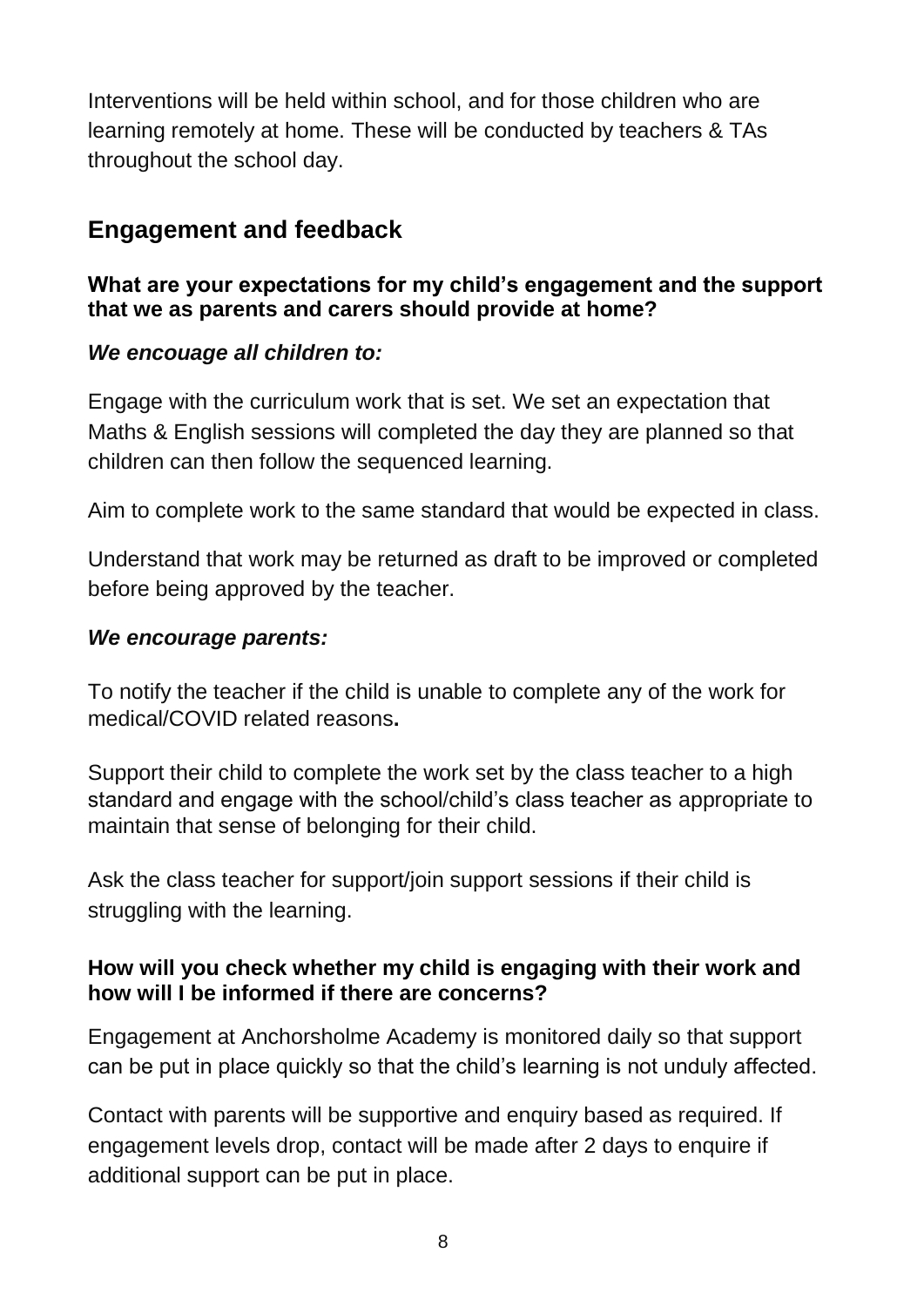Parents will be encouraged to support their child's remote learning where possible; staff in school will offer support where possible to ensure children's learning continues to progress in-line with expectations.

If we are unable to contact parents, the concern will be passed to the SENCO/member of SLT to investigate further.

### **How will you assess my child's work and progress?**

## **EYFS on Tapestry**

All work sent will be approved and liked by the class teacher to show that is has been acknowledged and looked at. It will then uploaded to the child's portfolio.

Class teachers will give feedback to the class on the daily zoom session which will focus on good examples of work that have been sent and where their might be areas to work on.

Written targets for improvement will be given at the end of a topic and these will be shared with parents on Tapestry.

## **Year 1 to Year 6 on Class Dojo**

All work sent in, must be approved by class teachers before it is uploaded to a child's portfolio.

1 subject per day will have a comment that gives the child next steps for learning or an area to improve on and think about when they next complete work for the subject.

Maths & English work will be commented on where appropriate, providing improvement opportunities for the child. Any extended writing will have comments that reflect effort and areas and areas for improvement.

Where work does not meet the expectations that have been set, the work will be 'returned as draft' to the child with a comment on what is expected and how the work needs to be improved. Support will be offered to the child if they are struggling via reactive Live Home Learning Support Sessions.